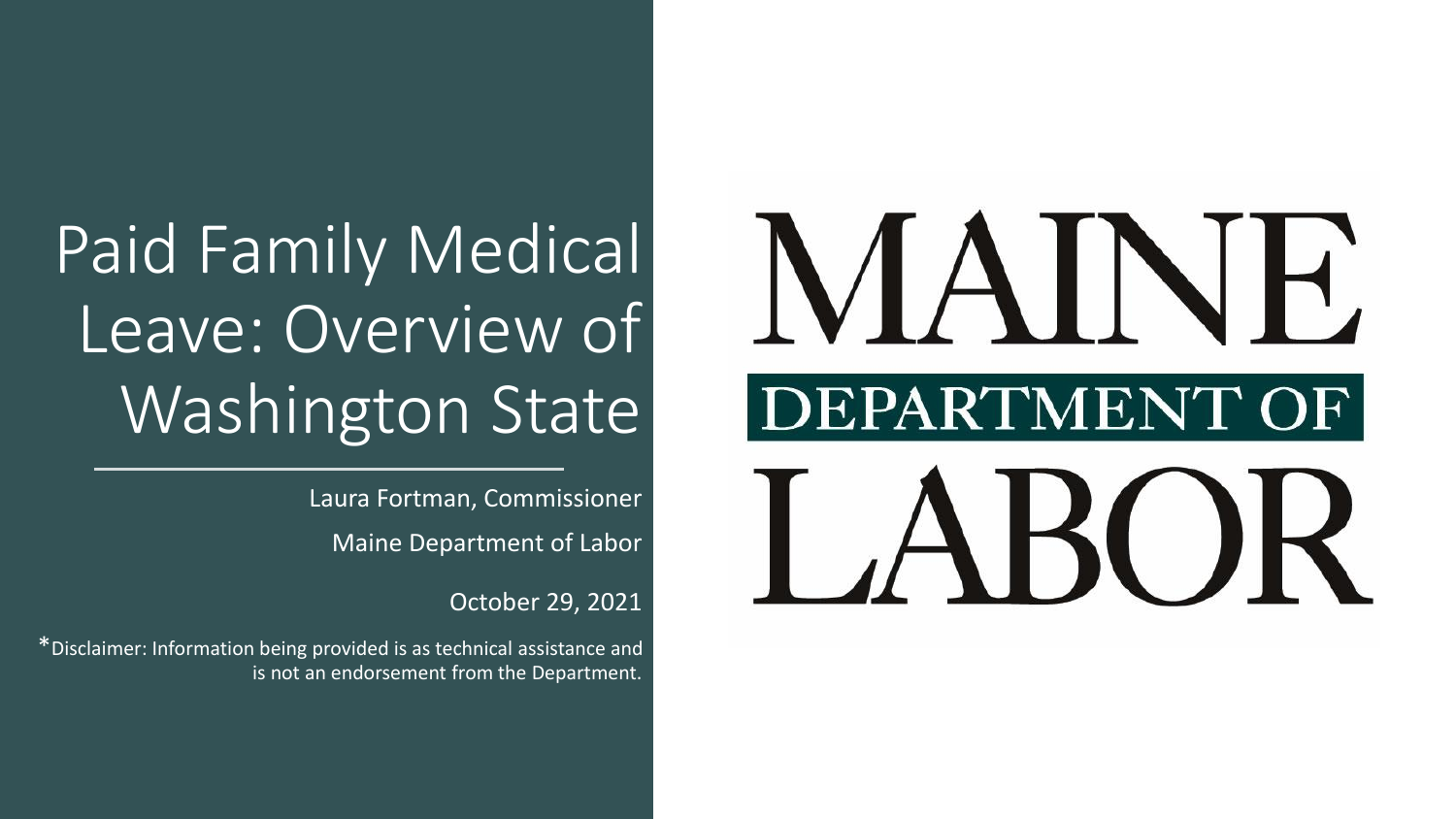#### **Overview**

- Washington State was the first state in the nation to create a Paid Family Medical Leave program from scratch.
	- Early implementers prior to Washington built their programs from Temporary Disability Insurance programs.
- Governor Inslee signed bill into law in July of 2017.
- Aggressive timeframe to complete work.
	- Loan had to be paid back by June 30, 2019.
	- Launch of program benefits by January 1, 2020.
- 30,000 applications were submitted for the month of January 2020.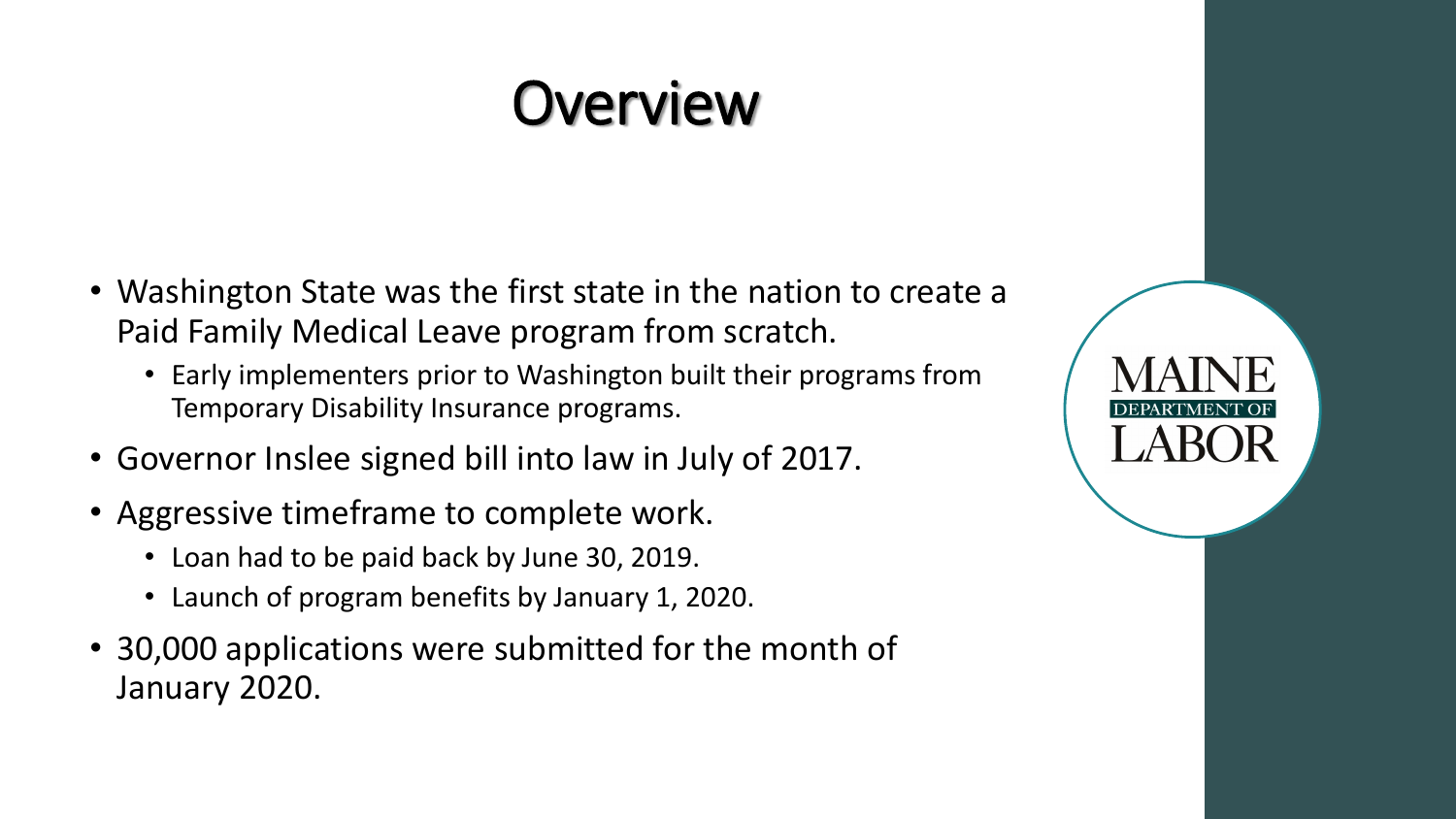#### Innovations

- Emphasis on team culture and change management.
	- Created one team that works towards common goal.
	- Dedicated time and resources for change management and employee development.
	- Full time Organizational Change Manager on staff.
- Active executive sponsors.
	- Leadership is actively involved in the project.
- Customer centered design.
	- System was created with understanding it had to be designed for workers and employers.
	- Targeted outreach to customers.
	- Dedicated communications team.
- Lean and Agile values and principles.
	- Ability to adapt and change based on challenges.
- Purposeful design.
	- Designed and built the system for the long term and avoided short cuts.
	- Continuous system and customer service improvements.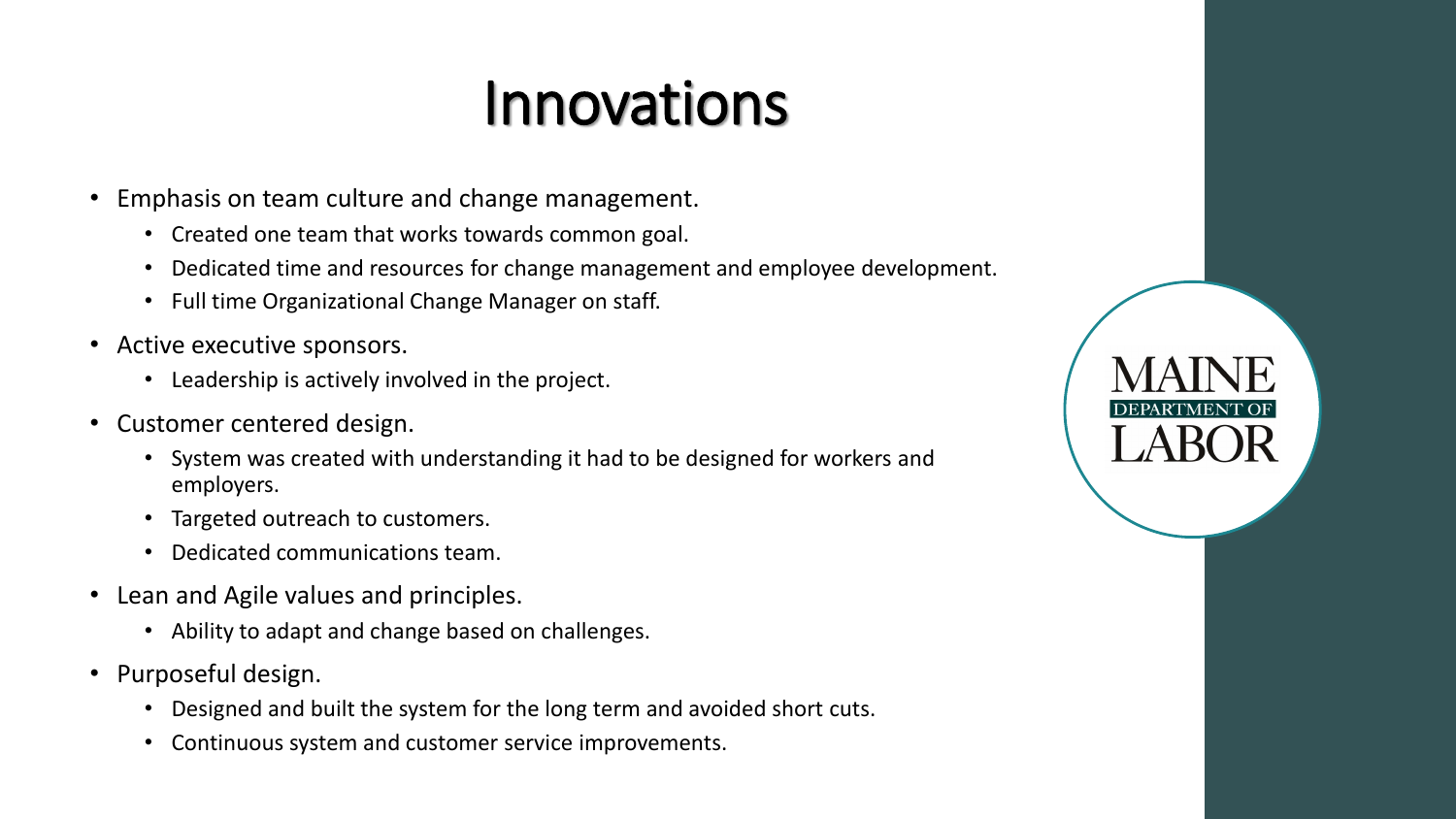#### Implementation

- Washington State created an entire bureau in order to administer their Paid Family Medical Leave program.
	- Currently they have 243 staff members, and they requested hiring an additional 143 staff members.
- Team is made of agency staff, vendor staff, and consultants.
- Initial loan was provided in legislation of \$82 million.
	- The loan covered implementation and early operations costs for late 2017 through June 2019. This includes technology, rent, staffing and other associated costs.
- Funded by workers and employers by a premium withheld on wages.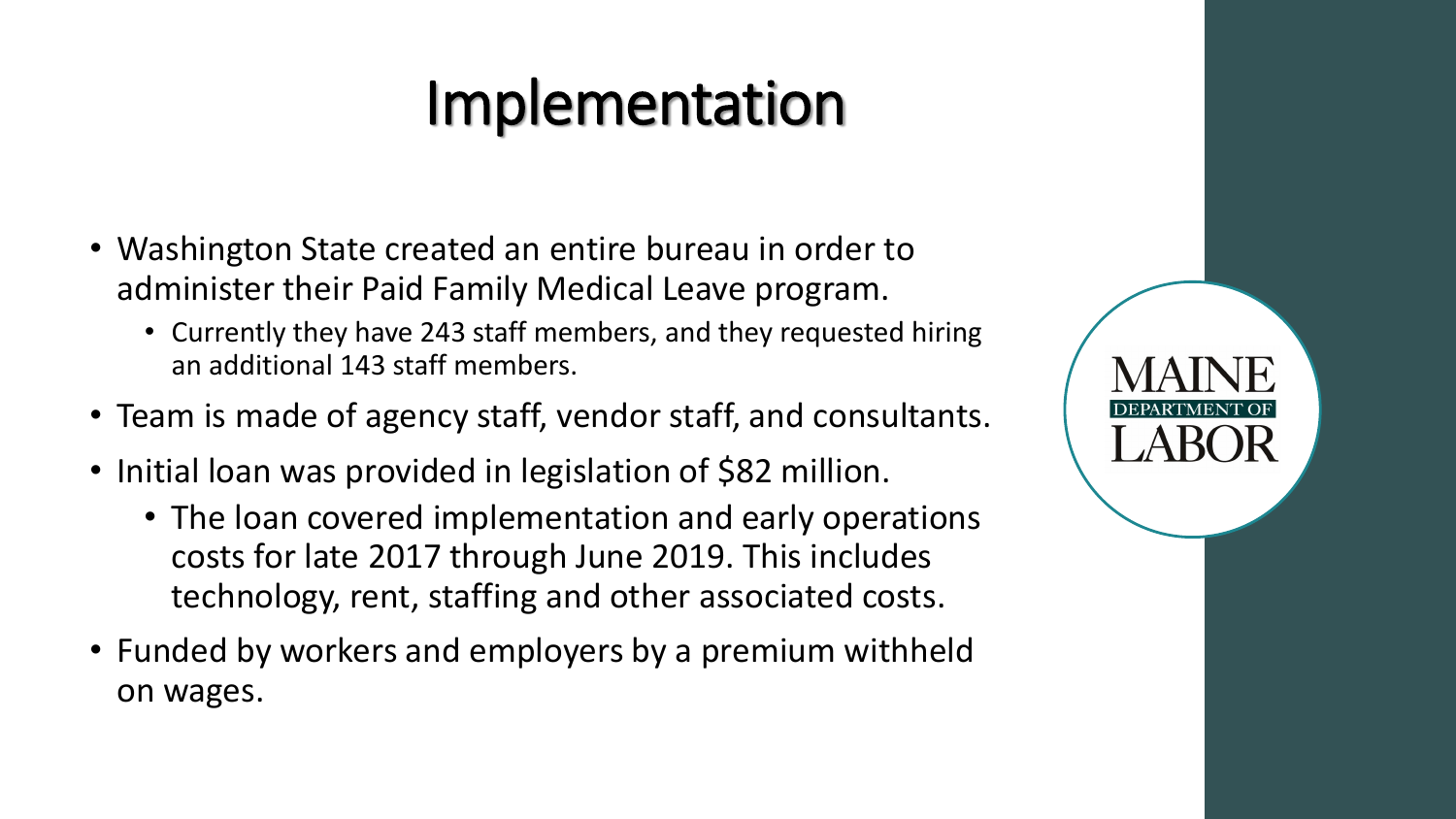### Implementation Cont.

- Initial technology costs were around \$57 million. Comparable to estimates made by MDOL if a similar system were to be developed in Maine. MDOL estimates technology costs would be closer to \$67 million.
- Washington state estimates that at full capacity, their PFML team is 60%-70% the staffing of their UI team. Estimates from MDOL show that a similar program would likely need 115 positions. Sample positions would include:
	- Eligibility Agents
	- Adjudicators
	- Tax Section Managers
- Staffing would be separate from Unemployment Insurance as Unemployment Administrative Funds cannot be used on anything else due to federal law.

\*Numbers are estimates developed in 2019 and are subject to revision. Source:[https://www.nascio.org/wp-content/uploads/2020/09/Bill-to-Benefits-in-30-months\\_PMFL\\_State-CIO.pdf](https://www.nascio.org/wp-content/uploads/2020/09/Bill-to-Benefits-in-30-months_PMFL_State-CIO.pdf)